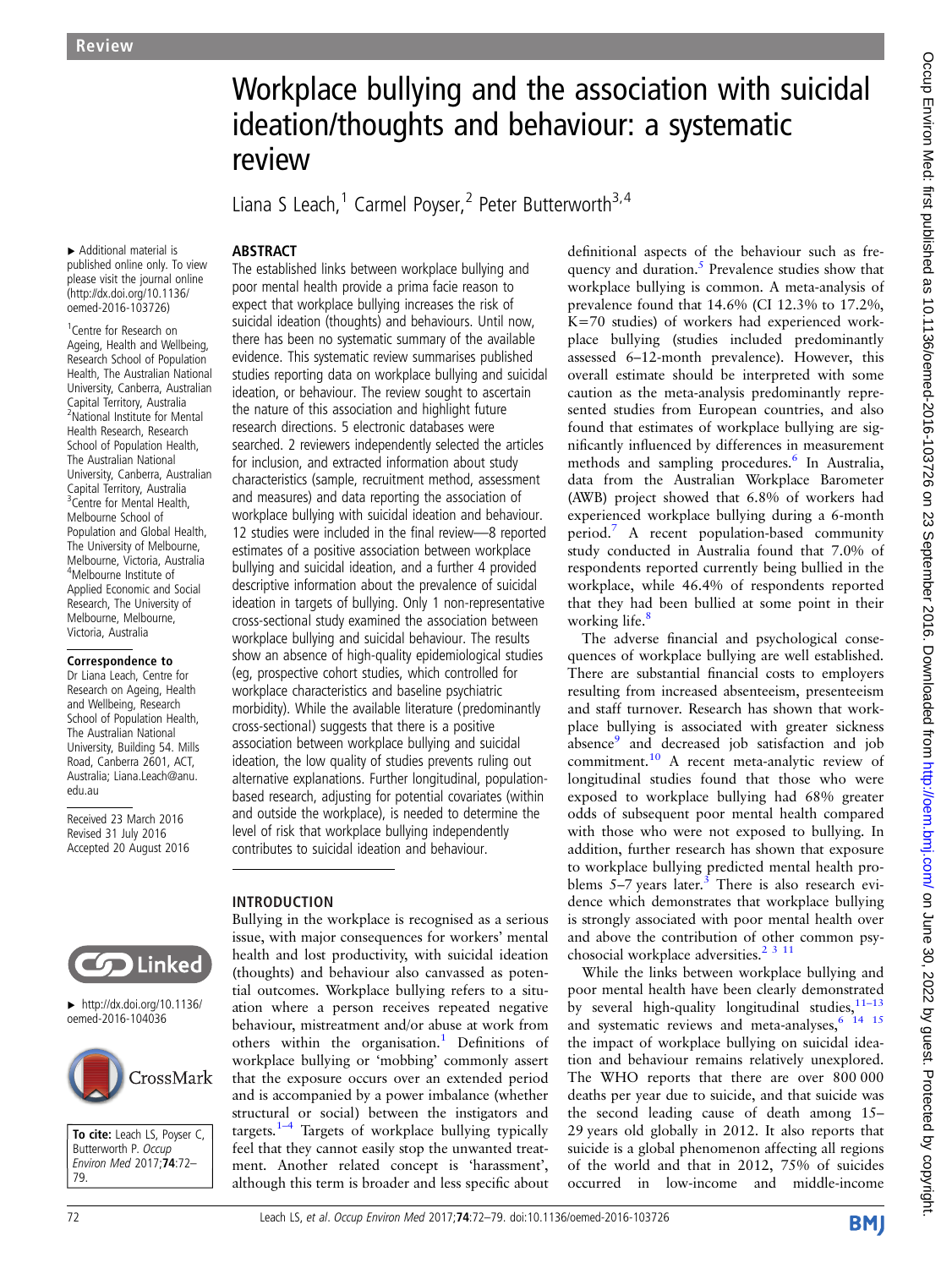countries.[16](#page-6-0) Given the substantial prevalence of workplace bullying globally, and the demonstrated links with poor mental health, it is possible that workplace bullying is related to suicidal ideation and behaviour. In Australia, much of the discussion concerning the link between workplace bullying and suicide has been driven in the policy context, when the state of Victoria introduced antibullying legislation after media coverage of the suicide of a young woman severely bullied in her workplace. Brodie's Law started in June 2011 and made bullying a crime punishable by up to 10 years in jail.<sup>[17](#page-6-0)</sup>

The notion of a link between exposure to workplace bullying and suicide is strengthened by conceptual theories describing the contexts in which suicide is likely to occur. For example, the interpersonal theory of suicide (IPTS) provides a conceptual pathway for how and why workplace bullying might lead to suicide.<sup>[18](#page-6-0)</sup> According to the theory, suicidal thoughts (or desires) are caused by two key, co-occurring proximal risk factors. The first is 'thwarted belongingness', which refers to feeling socially alienated from valued social circles. The second is 'perceived burdensomeness', which is the perception of being a burden on others with little hope of change.<sup>19–[21](#page-6-0)</sup> The IPTS model suggests that these two risk factors translate into suicidal behaviour in contexts where individuals no longer fear pain and injury (and have overcome the inherent drive for self-preservation) as a result of being repeatedly exposed to painful and distressing events. Empirical studies testing the model using populationbased data show some support, particularly with regard to per-ceived burdensomeness as a risk factor.<sup>[22](#page-6-0) 2</sup>

If we apply the IPTS model to the context of workplace bullying, there are clear synergies, particularly in relation to persistent exposure to distressing events and social alienation. The model provides an initial starting point for identifying the mechanisms (ie, mediators and moderators) by which workplace bullying might lead to suicidal thoughts and behaviours—such as frequency and intensity of exposure, the alienating nature of (or type of) bullying behaviour, and the presence of external (non-workplace) social supports. In addition, Glasl theorised that highly charged, ongoing interpersonal workplace conflicts in particular may escalate to the point where one party experiences suicidal ideation and behaviour.[24](#page-7-0) Largely on the basis of clinical experiences, Leymann<sup>[25](#page-7-0)</sup> has also explored suicidal ideation and behaviour in the context of 'mobbing' and previously postulated that 10–15% of suicides in Sweden have a background where mobbing occurred. Leymann<sup>25</sup> has posited several consequences of bullying that match those thought to be a precursor of suicide in the IPTS model, including social isolation, desperation, hopelessness and despair; however, there appears to be little empirical research confirming these associations. Other research has linked workplace bullying with reduced self-esteem and increases in emotional exhaustion, $\hat{i}$ suggesting that a 'resource loss spiral' might also be a useful framework for conceptualising how workplace bullying translates into suicidal ideation and behaviour.

While workplace bullying and suicide are major population and public health issues and there is a conceptual framework to support their association, there seems to be a paucity of empirical research testing the strength, direction and nature of this relationship. The current systematic review of the literature aimed to provide a clear, comprehensive summary of research reporting data on the relationship of workplace bullying with suicidal ideation and behaviour. The review aimed to highlight any methodological shortcomings in the available literature in order to provide direction for future research. This knowledge is needed to infer how reductions in workplace bullying might

flow on to reduce the prevalence of suicidal ideation and behaviour. The reporting of this systematic review follows the protocols outlined in the PRISMA guidelines [\(http://www.](http://www.prisma-statement.org/statement.htm) [prisma-statement.org/statement.htm](http://www.prisma-statement.org/statement.htm),<sup>[28](#page-7-0)</sup> see online supplementary file 1).

# **METHODS**

#### Search strategy

Five databases (PubMed, PsycINFO, Cochrane, SCOPUS and Web of Science (Core Collection)) were searched for relevant scientific articles published up until June 2016. Search terms included terms referring to work, bullying and suicide. Specific search terms were: (work\* OR employ\*) AND (bulli\* or bully\* or mobb<sup>\*</sup> or harass<sup>\*</sup>) AND (suicid<sup>\*</sup> or parasuicid<sup>\*</sup>). The terms were searched within the title or abstracts of published articles (including all fields in PubMed and topic fields in Web of Science). The search was limited to peer-reviewed articles published in the English language, and to those reporting on human research. The initial search returned 337 articles. The database of articles was searched for duplicates, and 109 duplicate articles were excluded. Thus, 228 unique articles were identified.

## Study selection

The study selection process is described in the PRISMA flow diagram in fi[gure 1](#page-2-0). Two rounds of study selection were undertaken. First, two researchers independently screened the titles and abstracts for eligibility. Articles were excluded if they were clearly unrelated—not human research, or not related to the workplace, bullying/mobbing or suicide ideation/behaviours. At this stage, 206 articles were excluded, leaving 22 articles. In the second stage, the full texts of the remaining 22 articles were obtained and rated independently by two researchers. Articles were included if: (1) there was a reported measure of workplace bullying or similar construct (mobbing or harassment), and (2) there was a reported measure of suicidal ideation or behaviours. While the focus of the review was on articles reporting the 'association' between the two measures, articles were also included if they reported suicide prevalence in bullied populations. Overall, this allowance provided a more comprehensive picture of the relevant literature available, as although imperfect, these studies represent a major component of the existing literature and may still provide some insight into whether there are differences in the prevalence of suicidal thoughts and behaviours in targets of workplace bullying in comparison to the general population. Ten articles were excluded based on these criteria (see fi[gure 1](#page-2-0)). The remaining 12 articles were identified as meeting the requirements to be included in the review. Hand-searching of the reference lists of these 12 articles was undertaken and no other relevant papers were identified.

## Data extraction

Two researchers used a standardised coding sheet to extract the relevant data from the articles. The coding sheet was developed a priori and piloted on several studies before a final version was adopted. The data to be extracted included author names, publication date and location, sample size, age of sample (mean, SD), sample recruitment method (including response rate), bullying/ mobbing assessment, suicidal ideation/behaviour assessment, estimate of association between bullying and suicidal ideation (eg, correlation (R), OR, Adjusted ORs (AOR)) and other relevant findings. Coding was undertaken independently. Any discrepancies between the coders were resolved through discussion to obtain a consensus. After the initial coding, studies were rated based on four criteria representing overall study quality.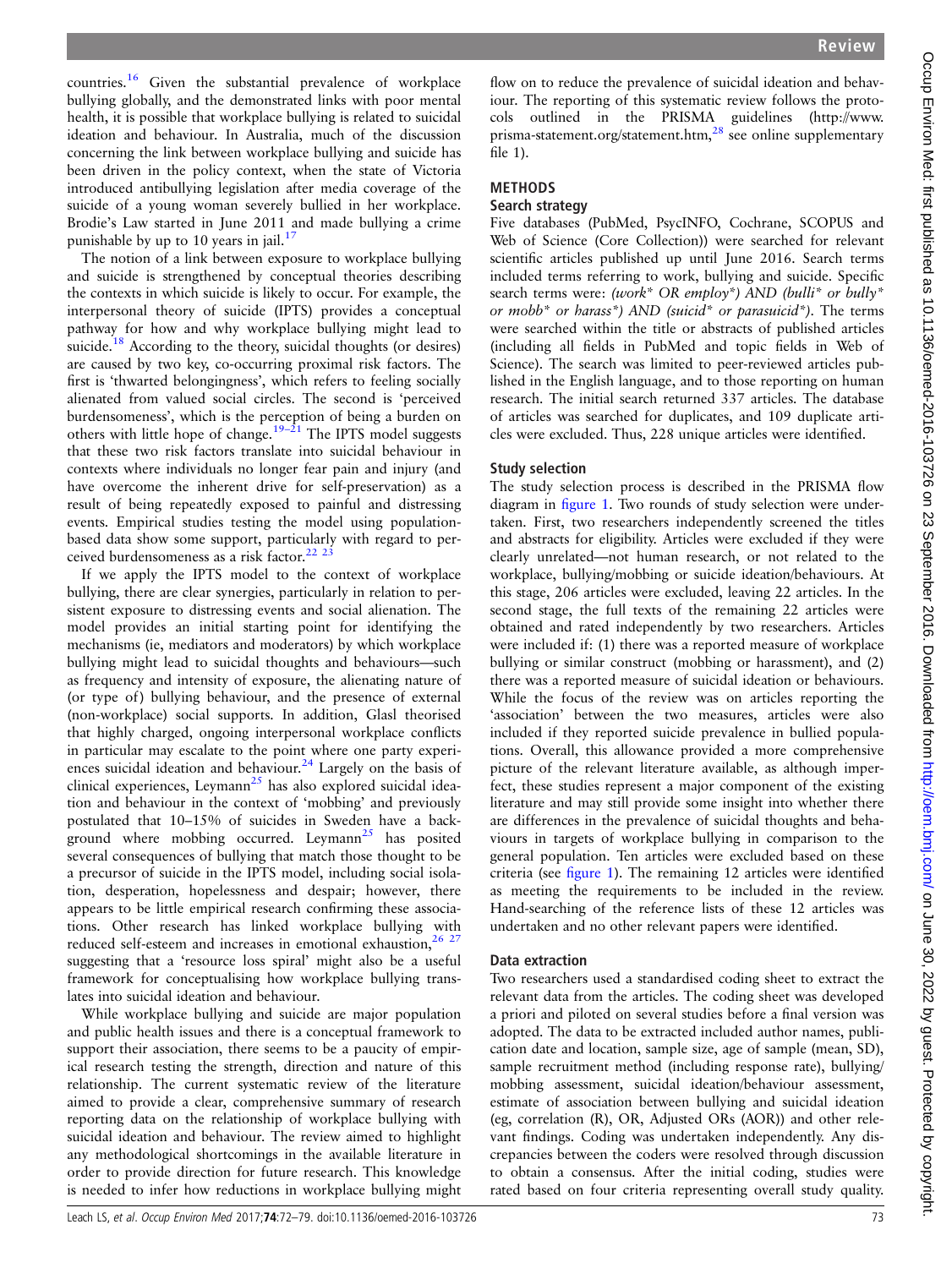<span id="page-2-0"></span>Figure 1 Study selection and exclusion process (PRISMA flow diagram).



These criteria were: (1) there is an association (estimate) reported, (2) there is adjustment for sociodemographic covariates, (3) the sample is broadly representative (eg, random selection vs convenience) of the population of interest and (4) the study uses longitudinal data. The number of criteria achieved provides a proxy for study quality and methodological rigour. For example, samples that are not representative are more susceptible to skewed non-generalisable findings, and studies that do not adjust for relevant sociodemographic factors are vulnerable to endogeneity bias. Thus, the findings of those studies with fewer of the study quality indicators can be considered potentially less valid and reliable.

#### RESULTS

## Study characteristics and quality

[Tables 1](#page-3-0) and [2](#page-4-0) present information about the individual study characteristics in addition to data reporting on the association between workplace bullying and suicidal ideation, or behaviour. The review found that 12 studies met the criteria for inclusion in the review. [Table 1](#page-3-0) shows that 8 studies reported data on the association between workplace bullying and suicidal ideation. There was only one study by Lac et  $al^{29}$  $al^{29}$  $al^{29}$  which reported the association specifically with suicidal behaviour (attempts). [Table 2](#page-4-0) shows a further four studies which reported data on the prevalence (or frequency) of workplace bullying and suicidal ideation, suggesting (but not specifically testing) an association. The final column in [tables 1](#page-3-0) and [2](#page-4-0) shows the number of quality indicators present for each study. Only two studies by Nielsen et  $al^{18}$  $al^{18}$  $al^{18}$  [30](#page-7-0) fulfilled all four indicators of study quality. It should be noted, however, that even these studies only adjusted for

basic sociodemographic factors. Other unobserved confounding factors such as negative affectivity, financial hardship and poor job quality were unaccounted for, which may result in potentially biased findings.

## Sample size and recruitment

The tables show sample sizes ranging from 48 to 1939. Out of the 12 studies, there were 3 large studies with samples of over 1000 participants.<sup>[18](#page-6-0) [30 31](#page-7-0)</sup> While several studies reported clear response rates, many others did not, as commonly they recruited convenience samples where the total population eligible to participate was unknown (marked in [tables 1](#page-3-0) and [2](#page-4-0) as 'NR': not reported). The recruitment information indicates that only three studies—two by Nielsen et  $al^{18}$  $al^{18}$  $al^{18}$  [30](#page-7-0) and one by Milner et  $al^{32}$  $al^{32}$  $al^{32}$  recruited from a general population of workers. The two Nielsen studies used data from the same sample (a nationwide representative sample of the Norwegian workforce), while Milner et al's study recruited a nationally representative sample of working Australian adults. Several other studies recruited specific populations of workers such as ambulance personnel,  $31$ nurses, $33^{3}$  34 and health professionals and engineers.<sup>[35](#page-7-0)</sup> A final group of five studies, all based in Europe, solely included targets of workplace bullying (with no control group). $29\frac{36-39}{36-39}$ 

#### Measurement and assessment

Workplace bullying was measured using a variety of assessments. Three studies reported using the Leyman Inventory of Psychological Terror (LIPT) which assesses both duration and frequency of bullying.<sup>[29 35 37](#page-7-0)</sup> Two studies adopted the Negative Acts Questionnaire,  $30^{36}$  and two others used checklists of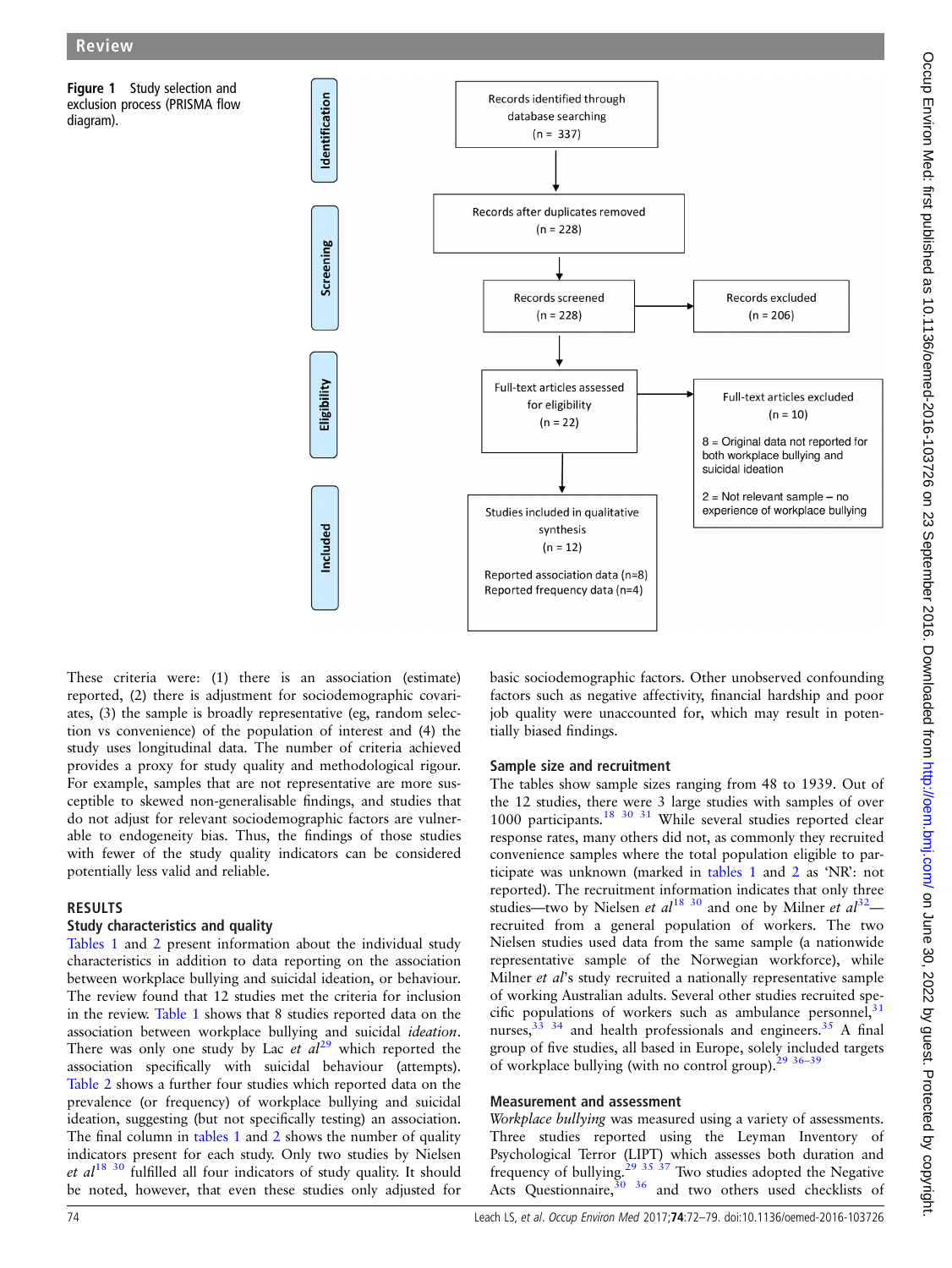<span id="page-3-0"></span>

| Author, year,<br>country                              | Sample size and recruitment<br>method                                                                                 | Age<br>mean<br>(SD)<br>Female<br>(%)                                                                                                  | Workplace bullying measure                                                                                                  | Suicide measure                                                                                                                       | <b>Estimate of association</b>                                                                                                                                                                                   | <b>Findings</b>                                                                                                                                                                                  | Quality<br>indicators                                                                 |
|-------------------------------------------------------|-----------------------------------------------------------------------------------------------------------------------|---------------------------------------------------------------------------------------------------------------------------------------|-----------------------------------------------------------------------------------------------------------------------------|---------------------------------------------------------------------------------------------------------------------------------------|------------------------------------------------------------------------------------------------------------------------------------------------------------------------------------------------------------------|--------------------------------------------------------------------------------------------------------------------------------------------------------------------------------------------------|---------------------------------------------------------------------------------------|
| Sterud et al<br>$(2008)$ ,<br>Norway <sup>31</sup>    | 1286 (RR 41%) ambulance<br>personnel                                                                                  | 36.8(9.3)<br>23.2%                                                                                                                    | Single item, past 12 months,<br>frequency (never to often)                                                                  | Ideation-Paykel's Suicidal<br>Feelings in the General<br>Population (2 items used)                                                    | AOR lifetime ideation<br>$(1.0 - 2.7)$ p<.05; in past year<br>ideation/thoughts AOR 1.5<br>$(0.8 - 2.8, \text{NS})$                                                                                              | Bullying was significantly associated with<br>lifetime, but not past year SI<br>(postadjustment).                                                                                                | Association: √<br>Adjustment: $\mathcal{N}^a$<br>Representative: √<br>Longitudinal: x |
| Balducci et al<br>$(2009)$ , Italy <sup>36</sup>      | 107 (RR NR), workers<br>contacting mental health<br>services about mobbing<br>situation; perceived targets            | 42.7(9.2)<br>44.9%                                                                                                                    | NAQ, past 6 months, frequency<br>(never to daily)                                                                           | Mixed ideation and behaviour<br>-SPS, 6-item MMPI-2 'suicide<br>risk scale' (summed score)                                            | $r = .30$ , $p < 0.01$                                                                                                                                                                                           | Frequency of bullying in past 6 months was<br>positively correlated with current SI/behaviour.                                                                                                   | Association: √<br>Adjustment: x<br>Representative: x<br>Longitudinal: x               |
| Lac et al<br>$(2012)$ ,<br>France <sup>*29</sup>      | 69 (RR NR): 41 targets of<br>workplace bullying referred to<br>health clinic; 28 healthy control<br>group             | 46.3(8.5)<br>68%                                                                                                                      | Leymann Inventory of<br>Psychological Terror, past<br>6 months, frequency (at least<br>once a week)                         | Ideation and attempts-<br>self-report items (details NR)                                                                              | Bullied group with more<br>ideation. (p<0.0001)<br>Bullied group with more<br>attempts.<br>(p<0.05)                                                                                                              | Bullied group: 66% ideation and 7%<br>attempts. Control group: 0% ideation and 0%<br>attempts                                                                                                    | Association: √<br>Adjustment: x<br>Representative: x<br>Longitudinal: $\times$        |
| Soares (2012),<br>Canada <sup>35</sup>                | Study 1 (S1): 613 (RR 32%)<br>health professionals<br>Study 2 (S2): 469 (RR 32%)<br>engineers                         | 40 (NR)<br>81%<br>44 (NR)<br>18%                                                                                                      | Leymann Inventory of<br>Psychological Terror. 4 groups of<br>workplace bullying: never,<br>current, past 12 months, witness | Ideation-single item from<br><b>Beck Depression Inventory</b>                                                                         | Duration of bullying and SI;<br>$S1: r=0.13, p<0.001$<br>S2: $r=0.19$ , $p<0.001$<br>Frequency of bullying and SI<br>S1: $r=0.19$ , $p<0.001$<br>S2:r=0.20, $p<0.001$                                            | 'Bullied currently' or 'in the past 12 months'<br>had significantly higher scores on SI than<br>those 'never bullied'; Higher SI scores among<br>those bullied by a superior or multiple people. | Association: ✔<br>Adjustment: x<br>Representative: √<br>Longitudinal: x               |
| Romeo et al<br>(2013), Italy <sup>39</sup>            | 48 (RR NR), targets of<br>workplace bullying, longitudinal<br>follow-up (T2) at 12 months or<br>more (mean 22 months) | 43.3 (NR)<br>65%                                                                                                                      | Self-report and clinician confirmed<br>T2: single item: change in<br>bullying situation                                     | Mixed ideation and behaviour<br>-SPS, 6-item MMPI-2 'suicide<br>risk scale' (summed score)                                            | $(t(25)=3.34, p<0.01);$<br>$(t(25)=1.23, NS)$                                                                                                                                                                    | Improvement in bullying associated with<br>reduction in ideation/behaviour.<br>No change in bullying associated with no<br>change in SI/behaviour                                                | Association: √<br>Adjustment: x<br>Representative: x<br>Longitudinal: √               |
| Nielsen et al<br>$(2015)$ ,<br>Norway <sup>18</sup>   | 1846 (RR 57%), employees<br>from national register,<br>longitudinal follow-up at 2 and<br>5 years                     | 44.3 (NR)<br>54%                                                                                                                      | Self-report single item, past<br>6 months, frequency (never to<br>several times a week)                                     | Ideation-self-report single<br>item from Hopkins Symptoms<br>Checklist, over past week and<br>severity ('not at all' to<br>'extreme') | T1: Spearman r=0.12,<br>p<0.001; T2 Spearman<br>r=0.10, p<0.001; T3:<br>Spearman r=0.09, p<0.001<br>AOR=2.05; CI=1.08, 3.89;<br>p<0.05                                                                           | Workplace bullying correlated with current SI<br>and 2 or 5 years later.<br>Bullied workers twice as likely to report SI at<br>later time point.                                                 | Association: √<br>Adjustment: $V^b$<br>Representative: √<br>Longitudinal: √           |
| Nielsen et al<br>$(2016)$ ,<br>Norway <sup>*30</sup>  | 1939 (RR 57%) employees from<br>national register, longitudinal<br>follow-up at 2 and 5 years                         | 46.5 (NR)<br>NAQ (person-related,<br>work-related, physical-related<br>55%<br>bullying). Past 6 months,<br>frequency (never to daily) |                                                                                                                             | Ideation-self-report single<br>item from Hopkins Symptoms<br>Checklist, over past week and<br>severity ('not at all' to<br>'extreme') | T2: person-related AOR=.84.<br>Work-related AOR=1.18.<br>Physical intimidation<br>AOR=10.68 (p<0.001).<br>T3: person-related AOR=.93.<br>Work-related AOR=.96.<br>Physical intimidation<br>AOR=6.41 ( $p<0.01$ ) | Only physical intimidation predicted SI at T2<br>and T3, after adjusting for covariates.                                                                                                         | Association: √<br>Adjustment: $V^c$<br>Representative: √<br>Longitudinal: V           |
| Milner et al<br>$(2016)$ ,<br>Australia <sup>32</sup> | 932 (RR 71%) employees,<br>nationally representative sample                                                           | Median<br>$35 - 44$<br>45.2%                                                                                                          | Self-report 6-item scale, frequency<br>(never to daily)                                                                     | Ideation-self-report 4 items<br>(yes/no)                                                                                              | AOR=1.94, CI=1.50-2.50;<br>p<0.001                                                                                                                                                                               | Workplace bullying was significantly<br>associated with SI (postadjustment)                                                                                                                      | Association: √<br>Adjustment: $Vd$<br>Representative: √<br>Longitudinal: $\times$     |

Lac sample from same pool as Brousse (in [table](#page-4-0) 2).<br>\*Both Nielsen *et al<sup>[18](#page-6-0)[30](#page-7-0)</sup>st*udies used the same sample. Covariates adjusted for: (a) gender, age, marital status, personality measure of susceptibility to paranoia (reali shared variance of the indicators of bullying behaviour (person-related, work-related, physically related bullying behaviours); (d) gender, age, occupational skill level, psychosocial job stressors (supervisor support, job AOR, adjusted OR; RR, response rate; NAQ, Negative Acts Questionnaire; NR, not reported; NS, not significant; R, correlation; SI, suicidal ideation; SPS, Suicidal Potential Scale; T, time; MMPI, Minnesota Multiphasic Perso

Review

75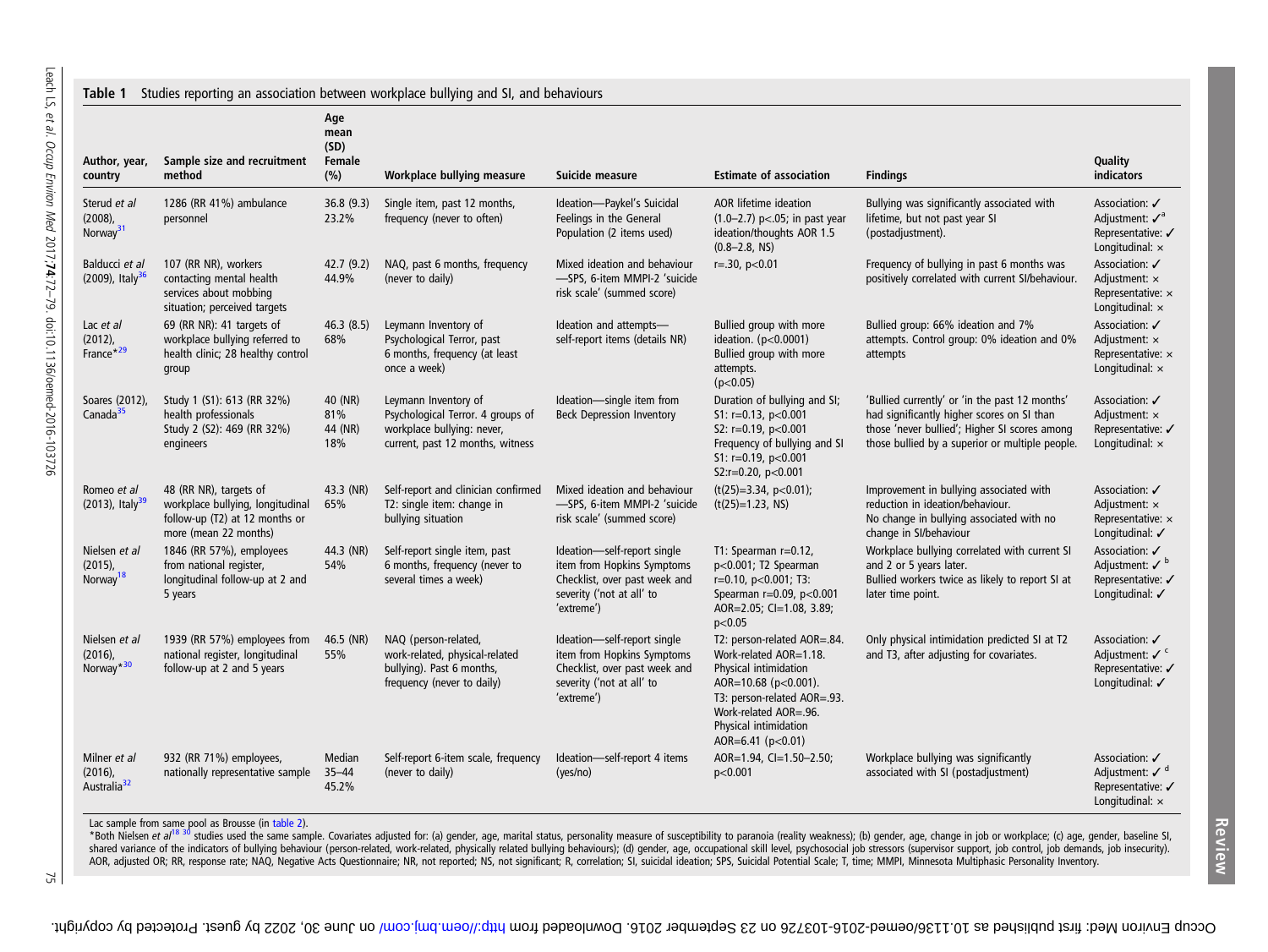#### <span id="page-4-0"></span>Table 2 Studies reporting frequency of suicidal ideation in targets of workplace bullying

| Author,<br>year,<br>country                          | Sample size and<br>recruitment method                                                                                                                            | Age mean<br>(SD)<br>Female %                     | Workplace bullying<br>measure                                                                       | Suicide measure                                                                                      | Frequency of suicidal<br>ideation in sample                                                          | Quality<br>indicators                                                                        |  |  |  |  |
|------------------------------------------------------|------------------------------------------------------------------------------------------------------------------------------------------------------------------|--------------------------------------------------|-----------------------------------------------------------------------------------------------------|------------------------------------------------------------------------------------------------------|------------------------------------------------------------------------------------------------------|----------------------------------------------------------------------------------------------|--|--|--|--|
| All samples bullied                                  |                                                                                                                                                                  |                                                  |                                                                                                     |                                                                                                      |                                                                                                      |                                                                                              |  |  |  |  |
| Brousse et al<br>$(2008)$ ,<br>France <sup>*37</sup> | 48 (RR NR), targets of<br>workplace bullying<br>referred to health clinic,<br>12-month follow-up                                                                 | 44.9 (NR)<br>75%                                 | Leymann Inventory of<br>Psychological terror, past<br>6 months, frequency 'at<br>least once a week' | Ideation-self-report<br>questionnaire (details NR)                                                   | 25% reported suicidal<br>ideation at baseline and<br>at 12-month follow-up                           | Association: x<br>Adjustment: $\times$<br>Representative: $\times$<br>Longitudinal: √        |  |  |  |  |
| Pompili et al<br>$(2008)$ ,<br>Italy $38$            | 102 (RR NR), targets of<br>workplace bullying<br>referred to hospital                                                                                            | Male: 44.5<br>(8.2) Female:<br>47.2 (9.9)<br>46% | Referral as a target of<br>workplace bullying                                                       | Mixed ideation and<br>behaviour-SPS, 6-item                                                          | 52% had some risk of<br>suicide.                                                                     | Association: x<br>Adjustment: $\times$<br>Representative: $\times$<br>Longitudinal: $\times$ |  |  |  |  |
| Sample bullied and not bullied                       |                                                                                                                                                                  |                                                  |                                                                                                     |                                                                                                      |                                                                                                      |                                                                                              |  |  |  |  |
| Yildirim et al<br>$(2007)$ ,<br>Turkey <sup>34</sup> | 505 nurses (RR 71%)                                                                                                                                              | 30.6(6.8)<br>100%                                | Mobbing behaviours list,<br>past 12 months, frequency<br>'never to constantly'                      | Ideation-ways of escaping<br>from mobbing list 'I think<br>about committing suicide<br>occasionally' | 87% reported exposure to<br>mobbing behaviours. 10%<br>reported thinking about<br>suicide to escape. | Association: x<br>Adjustment: $\times$<br>Representative: √<br>Longitudinal: $\times$        |  |  |  |  |
| Yildirim et al<br>$(2007)$ ,<br>Turkey <sup>33</sup> | 210 (RR 69%) academic<br>nursing personnel<br>$\mathbf{r}$ and $\mathbf{r}$ and $\mathbf{r}$ and $\mathbf{r}$ and $\mathbf{r}$ and $\mathbf{r}$ and $\mathbf{r}$ | 32.66(9.7)<br>100%                               | Mobbing behaviours list,<br>past 12 months, frequency<br>'never to constantly'                      | Ideation-ways of escaping<br>from mobbing; 'I think<br>about committing suicide<br>sometimes'        | 91% reported exposure to<br>mobbing behaviours. 9%<br>reported thinking about<br>suicide to escape.  | Association: x<br>Adjustment: x<br>Representative: √<br>Longitudinal: $\times$               |  |  |  |  |

Brousse sample from same pool as Lac (in [table 1](#page-3-0)). NR, not reported; RR, response rate; SPS, Suicidal Potential Scale.

mobbing behaviours.<sup>33</sup> <sup>34</sup> Most commonly, studies reported the findings from a general self-report measure of workplace bullying asking about experiences within a particular time frame (eg, current, 12 months, lifetime). Suicidal ideation and behaviour was measured in several studies using a single self-report measure, $29\frac{29}{33}$   $34\frac{37}{37}$  while one study combined four self-report items.[32](#page-7-0) Three studies used the Suicide Potential Scale which includes six items derived from the Minnesota Multiphasic Personality Inventory (MMPI) and explores suicidal ideation and behaviour.<sup>[36 38 39](#page-7-0)</sup> Three studies used single items taken from larger validated scales of psychopathology, that is, the Beck Depression Inventory and the Hopkins Symptoms Checklist[.18](#page-6-0) [30 35](#page-7-0) One study used a modified version of the five-item Paykel Suicidal Feelings in the General Population questionnaire. $31$ 

## Association between workplace bullying and suicidal ideation and behaviour

[Table 1](#page-3-0) summarises the eight studies that reported data on the association between workplace bullying and suicidal ideation, or behaviour. All eight studies found a significant positive association between workplace bullying and suicidal ideation, and one study showed a positive association with suicidal behaviour.<sup>[29](#page-7-0)</sup> Cross-sectional research by Sterud et  $al<sup>31</sup>$  $al<sup>31</sup>$  $al<sup>31</sup>$  showed mixed findings, as the significant association between workplace bullying and past year suicidal ideation/thoughts was explained by adjusting for potential covariates (ie, gender, age, marital status, personality measure of susceptibility to paranoia). Three out of the seven studies reported simple, bivariate cross-sectional correlations or differences between groups.<sup>29</sup> <sup>35</sup> <sup>36</sup> Cross-sectional research by Sterud et  $al<sup>31</sup>$  $al<sup>31</sup>$  $al<sup>31</sup>$  reported multivariable models with ORs adjusted for other potential covariates (listed above). Cross-sectional research by Milner et  $al^{32}$  $al^{32}$  $al^{32}$  also reported multivariable models, importantly adjusting for a range of job quality indicators including supervisor support, job control, job demands and job insecurity, as well as occupational skill level, age and gender. Three studies used longitudinal data to examine the risks associated with workplace bullying on subsequent suicidal ideation. Romeo et  $a^{39}$  $a^{39}$  $a^{39}$  followed up 48 targets of

workplace bullying for ∼12 months and found that those who reported a reduction in bullying behaviour also reported a reduction in suicidal ideation/behaviour  $(t(25)=3.34, p<0.01)$ . Nielsen et  $al^{18}$  $al^{18}$  $al^{18}$  examined the impacts of workplace bullying on suicidal ideation 2 and 5 years later adjusting for baseline suicidal ideation using a dual-process Latent Markov Model (LMM). The study found that bullied workers were twice as likely to report subsequent suicidal ideation (AOR=2.05 (1.08) to 3.89), p<0.05), after adjusting for age, gender and change of workplace. Nielsen et  $d^{30}$  $d^{30}$  $d^{30}$  used the same sample, and found that after adjusting for sociodemographic factors (age and gender) and baseline suicidal ideation, exposure to physically intimidating bullying, but not person-related or work-related bullying, was a significant risk factor for suicidal ideation 2 and 5 years later  $(AOR=10.68 \t(4.13 \tto 27.58), \t p<0.001);$ AOR=6.41 (1.85 to 22.14),  $p < 0.001$ ).

Table 2 shows four additional studies which report data on the frequency of suicidal ideation in targets of workplace bullying. However, these studies do not provide information on whether there is any increased risk (or even an association) with suicidal ideation or behaviour. Two studies by Brousse et  $al^{37}$  $al^{37}$  $al^{37}$ and Pompili et  $al^{38}$  $al^{38}$  $al^{38}$  included samples where all individuals reported being bullied at work and had been referred to a health service for additional follow-up. The findings of both studies showed a high prevalence of suicidal ideation in the bullied samples—25% and 52% showed some level of suicide risk. These high prevalence rates are perhaps unsurprising, given that in these studies the impact on psychological distress was great enough for individuals to be referred to mental health services. Table 2 also reports on two studies of workplace bullying and suicidal ideation in a population of nurses. $33334$  These studies show that a high percentage of the nurses experienced workplace bullying (86.5% and 91%) and that a considerable proportion of these nurses also reported medium levels of suicide risk (10% and 9%). While the prevalence rates provided for suicidal ideation and behaviour are substantial, the lack of prevalence data from a control group precludes drawing conclusions about whether rates are higher in nurses who had experienced workplace bullying than in nurses who had not.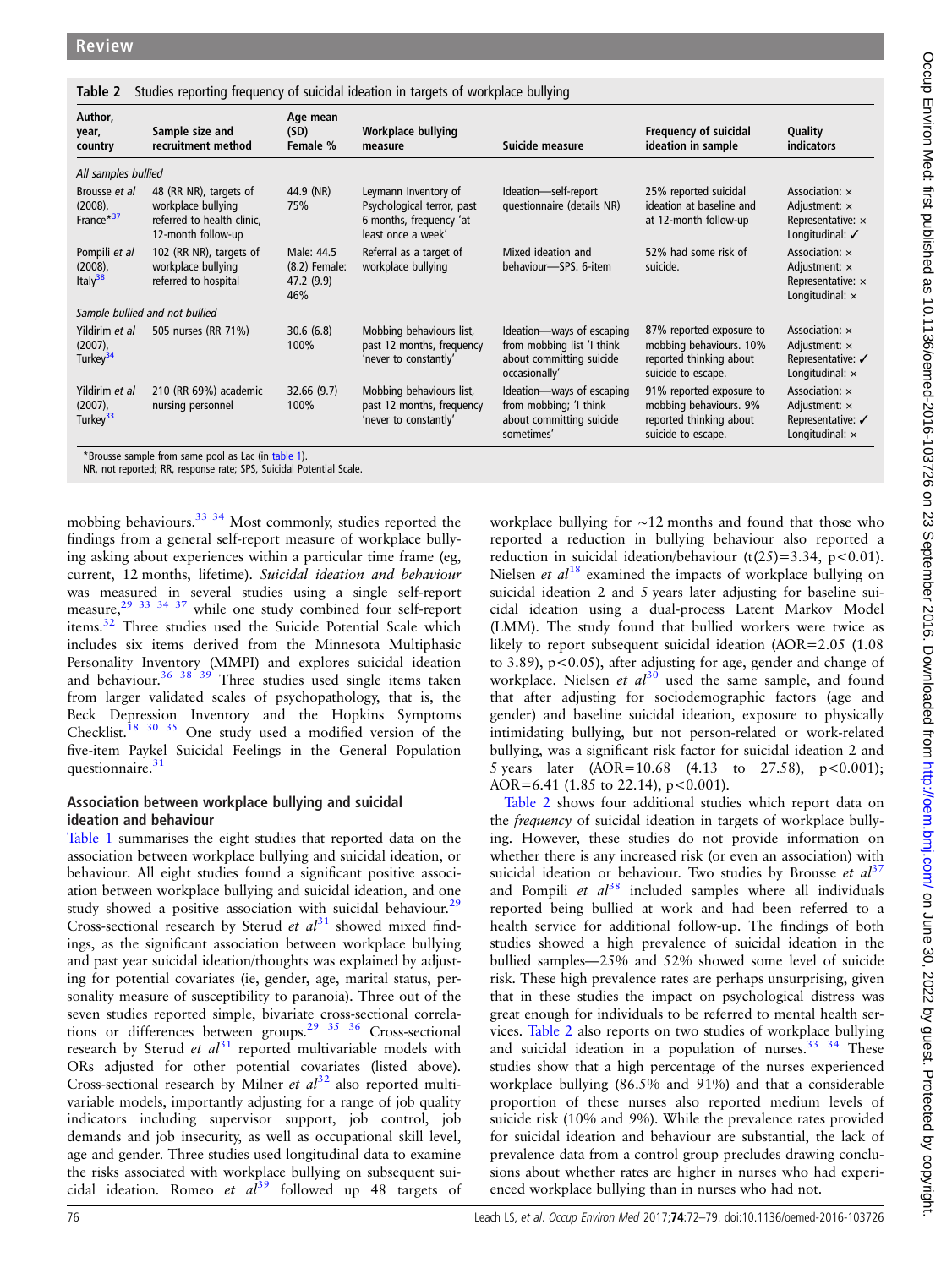#### **DISCUSSION**

Overall, the results show an absence of high-quality epidemiological studies investigating the relationship between workplace bullying and suicidal thoughts and behaviours (ie, prospective cohort studies that control for workplace characteristics and baseline psychiatric morbidity). While the review identified 12 studies that reported data on workplace bullying and suicidal ideation, only 8 of these studies reported actual estimates of the association, while the remaining 4 simply reported information about the prevalence of suicidal ideation in targets of workplace bullying. All eight studies that reported an association found evidence of a significant, positive relationship between workplace bullying and suicidal ideation. However, the lack of methodological rigour in many studies makes it difficult to conclude that the findings are accurate and free from bias. There was only one cross-sectional study by Lac  $et al^{29}$  $et al^{29}$  $et al^{29}$  which reported the association specifically with suicidal attempts, demonstrating the lack of available evidence with regard to suicidal behaviour.

While the studies reviewed provide some evidence that experiences of workplace bullying are associated with suicidal ideation, much of the existing research is limited and tells us little about the strength, nature or direction of this association. There are two alternative explanations for the association between workplace bullying and suicidal features: (1) that individuals with poor mental health (or suicidal experiences) are more likely to be victimised (reverse causality or health selection) and (2) that other adverse characteristics of work (eg, a generally stressful work environment), associated with both perceived victimisation and suicidal thoughts and behaviours, explain the association. Two methodological characteristics missing from most of the studies reviewed are needed to exclude these alternative hypotheses: (1) the adjustment of potential covariates (within and outside the workplace) which may influence the association, and (2) longitudinal data which track changes in workplace bullying in association with changes in suicidal thoughts and behaviours. Cross-sectional research by Sterud et  $al^{31}$  $al^{31}$  $al^{31}$  adjusted for sociodemographic covariates (but not other workplace factors), and cross-section research by Milner et  $al^{32}$  $al^{32}$  $al^{32}$ adjusted for sociodemographic factors as well as a key job quality indicators. Romeo et  $a\tilde{l}^{39}$  $a\tilde{l}^{39}$  $a\tilde{l}^{39}$  tracked change in bullying experiences in association with change in suicidal ideation/behaviour over 12 months, but with no adjustment for covariates. The two most robust prospective studies available adjusted for demographic features, but though not other socioeconomic and work-related factors. Nielsen et  $al^{18}$  $al^{18}$  $al^{18}$  found that experiences of workplace bullying were independently associated with subsequent suicidal ideation over time, and also found no association between suicidal ideation and subsequent risk of being bullied (reverse causality). In addition, Nielsen et  $al^{30}$  $al^{30}$  $al^{30}$  used the same sample and found that physically intimidating bullying behaviour was a significant risk factor for suicidal ideation 2 and 5 years later.

A further important consideration when examining the methodological rigour (and overall quality) of the papers included in the review is the representativeness of the samples recruited. What stands out most clearly is that only three studies<sup>[18](#page-6-0)</sup> 30 <sup>32</sup> used a randomly selected, population-based sample of workers, indicating that the findings can be generalised broadly to the population of workers. An additional four studies recruited from specific populations within an occupation group—in most cases health professionals.<sup>31</sup>  $33-35$  The remaining five studies used convenience samples, where individuals were referred to health clinics as a result of their experiences of workplace bullying and ill mental health. The samples from these five studies are likely to provide biased findings, as those individuals referred to health services are disproportionally likely to include individuals who are experiencing significant mental health problems (either in relation to or not in relation to their workplace bullying experiences). Given that suicide is a major health issue internationally across varying demographics and social circum-stances,<sup>[40](#page-7-0)</sup> additional representative population-based research is needed to examine the risks associated with workplace bullying at the population level.

The studies reviewed provide few clues as to the contexts and mechanisms via which workplace bullying might lead to suicidal ideation and behaviour. The review highlights that workplace bullying is most often measured using a single-item assessment, which tells us little about the types of bullying that are most harmful. In the literature assessing the association between workplace bullying and ill mental health, there are two common approaches to assessing workplace bullying. The self-labelling approach involves presenting a general definition of bullying and asking respondents to report if they have ever experienced such behaviour in the workplace over a specific time frame.<sup>[8](#page-6-0)</sup> This type of item has been used to produce prevalence estimates of workplace bullying, and is the approach commonly taken by most studies. Alternatively, the behavioural or operational approach is more in depth and assesses the frequency of specific acts or behaviours providing more nuanced and multidimen-sional data.<sup>[8](#page-6-0)</sup> In the current review, only one study by Nielsen et  $al^{30}$  $al^{30}$  $al^{30}$  reported findings using the behavioural approach, importantly distinguishing that exposure to physically intimidating bullying, but not person-related or work-related bullying, was a significant risk factor for subsequent suicidal ideation. There is also the issue of whether measures of workplace bullying capture (or indeed should aim to capture) bullying or abuse executed by persons outside the organisations such as customers, clients and patients, in order to investigate the impacts on mental health.<sup>[41](#page-7-0)</sup> Further nuanced research is necessary to better understand the specific workplace bullying behaviours which are most disabling. Similarly, in the course of conducting the review, we found no empirical research which tested the mechanisms via which (mediators) or for whom it is most likely (moderators) that workplace bullying leads to suicidal ideation. As discussed in the introduction to this review, previous theoretical research and the IPTS<sup>21 22 [25 42 43](#page-7-0)</sup> provide a useful starting point for investigating these mechanisms.

#### Limitations

One limitation of this review concerns the heterogeneity in study methodology in the studies reviewed. There are large differences in sample populations, recruitment methods, and assessments of workplace bullying and suicidal ideation, and behaviour. These variations restrict our ability to compare and combine the findings of individual studies, as findings in one particular population or using one particular measure are not necessarily transferable to findings using different populations and measures. However, conversely, the consistent positive correlations found between workplace bullying and suicidal ideation in a variety of samples, despite variation in recruitment and composition, might suggest that this association is universal and generalisable. Limitations regarding the workplace bullying measures have already been aforementioned, but similarly there is heterogeneity in the measures of suicidal ideation (eg, severity scales vs single self-report items, and prevalence time frames ranging from the past week to a lifetime) which impacts on the estimates obtained, and our ability to combine them in a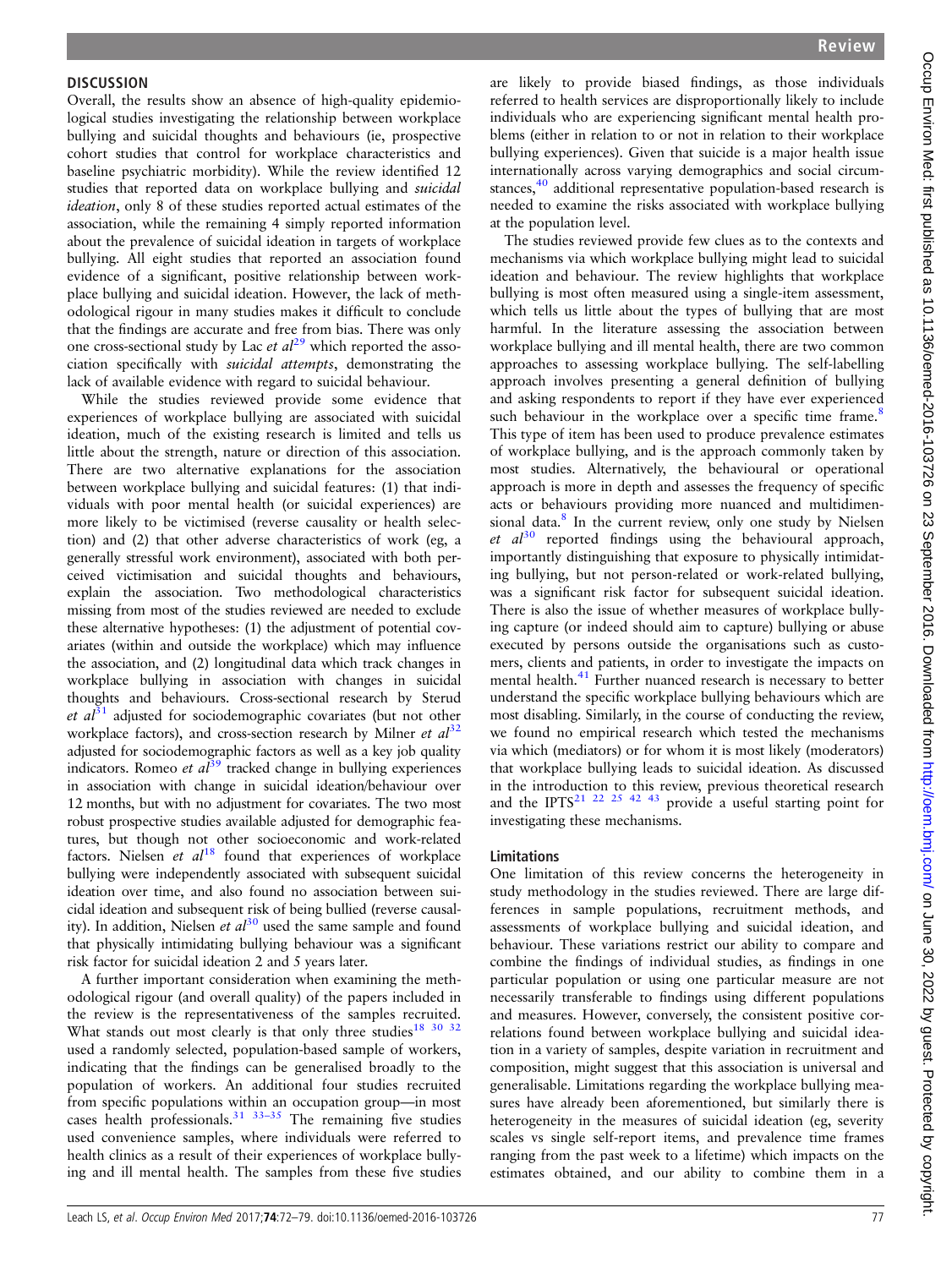<span id="page-6-0"></span>meaningful way. A related limitation concerns the difficulties of accurately measuring both workplace bullying and suicidal behaviour. The studies included all adopted self-report (and often single-item) measures. Given the shame and guilt that may accompany both workplace bullying and suicide, it is possible that the studies included underestimate both. On the other hand, there is also a risk that the present conclusions overestimate the strength of the association due to publication bias: that those analyses which find no association between workplace bullying and suicidal ideation are less likely to be published than those which do find an association. $44$  There is also the possibility that the search terms used for suicide (suicid\* or parasuicid\*) did not completely capture all relevant studies. Suicidal ideation might have been assessed in broader studies focused on workplace bullying and depression (or psychiatric illness) with findings reported in the text, but not explicitly in the title or abstract. This review did not explore workplace bullying in association with completed suicide attempts, predominantly due to a lack of published research. While there are individual case studies which highlight instances where workplace bullying appears to have resulted in completed suicide, $45$  this review focused on using quantitative research to determine the association. Finally, this review did not extend to examining other aspects of workplace bullying which may impact on suicidal ideation and behaviour—such as being a perpetrator or being accused of workplace bullying, both of which have been shown to be related to poor psychological health.<sup>[46](#page-7-0)</sup>

## CONCLUSIONS

This systematic review is the first to provide a summary of studies reporting data on the association between workplace bullying and suicidal ideation and behaviour. There is some evidence that workplace bullying is associated with greater suicidal ideation; however, the vast majority of studies available are of low quality, increasing the risk of inconclusive or biased findings. Recent studies by Nielsen  $et al^{18}$  [30](#page-7-0) provide the most robust prospective evidence that workplace bullying, and in particular physical intimidation, leads to increases in subsequent suicidal ideation. The review found only one cross-sectional non-representative study reporting an association between workplace bullying and suicide attempts, meaning that no confident conclusions can be drawn regarding suicidal behaviour.

There is a need for further methodologically rigorous research to continue investigating the impact of workplace bullying on suicidal ideation and behaviour. Previous longitudinal research demonstrates the strong links between workplace bullying and poor mental health endure over time, $14 \times 15$  and there is a strong link between poor mental health and suicide. $47$  It appears that the relationship between workplace bullying and suicidal thoughts and behaviours is an important and somewhat overlooked piece of the puzzle. Providing further robust epidemiological evidence that workplace bullying leads to suicidal ideation and behaviour would back up anecdotal and clinical observations that describe extreme suicidal outcomes.<sup>4 [25](#page-7-0)</sup> This evidence would also provide data on which to quantify the impact at a population level—a powerful tool to potentially motivate the inclusion of regulations against bullying in workrelated legislation and public health policies. It would inform discussion about the importance of providing support to targets of workplace bullying. While there is now a considerable (and growing) body of literature cementing workplace bullying as an important issue for employers as well as employment and health policy, there has been little progress, with only isolated exceptions, of the implementation of concrete regulatory and public

policy outcomes.[48](#page-7-0) It may be that further evidence about the risks of workplace bullying in relation to subsequent suicidal thoughts and behaviour will provide additional impetus to motivate real change in work practices.

Contributors LSL designed the study aims, conducted the data extraction and wrote the manuscript. CP undertook background research for the manuscript, conducted the data extraction and provided feedback on the final manuscript. PB designed the study aims, provided guidance and input on the analytic design, and provided feedback on the final manuscript.

**Funding** PB is funded by a Future Fellowship provided by the Australian Research Council (ARC) #FT13101444. LSL is funded by an Early Career Fellowship provided by the National Health and Medical Research Council (NHMRC) #1035803.

Competing interests None declared.

Provenance and peer review Not commissioned; externally peer reviewed.

## **REFERENCES**

- Einarsen SH, Hoel H, Zapf D, et al. Bullying and harassment in the workplace: developments in theory, research and practice. Vol 2. USA: CRC Press, 2010.
- 2 Hauge LJ, Skogstad A, Einarsen S. The relative impact of workplace bullying as a social stressor at work. [Scand J Psychol](http://dx.doi.org/10.1111/j.1467-9450.2010.00813.x) 2010;51:426-33.
- 3 Lahelma E, Lallukka T, Laaksonen M, et al. Workplace bullying and common mental disorders: a follow-up study. [J Epidemiol Community Health](http://dx.doi.org/10.1136/jech.2010.115212) 2012;66:e3.
- Leymann H. The content and development of mobbing at work. [Eur J Work Organ](http://dx.doi.org/10.1080/13594329608414853) [Psychol](http://dx.doi.org/10.1080/13594329608414853) 1996;5:165–84.
- 5 Law R, Dollard MF, Tuckey MR, et al. Psychosocial safety climate as a lead indicator of workplace bullying and harassment, job resources, psychological health and employee engagement. [Accid Anal Prev](http://dx.doi.org/10.1016/j.aap.2011.04.010) 2011;43:1782-93.
- 6 Nielsen MB, Matthiesen SB, Einarsen S. The impact of methodological moderators on prevalence rates of workplace bullying. A meta-analysis. [J Occup Organ Psychol](http://dx.doi.org/10.1348/096317909X481256) 2010;83:955–79.
- 7 Dollard M, Bailey T, McLinton S, et al. The Australian workplace barometer: report on psychosocial safety climate and worker health in Australia. Canberra, Australia: Safe Work Australia, 2012.
- 8 Butterworth P, Leach LS, Kiely KM. Why it's important for it to stop: examining the mental health correlates of bullying and ill-treatment at work in a cohort study. [Aust N Z J Psychiatry](http://dx.doi.org/10.1177/0004867415622267) Published Online First: 23 Dec 2015. doi:10.1177/ 0004867415622267
- Niedhammer I, Chastang JF, Sultan-Taïeb H, et al. Psychosocial work factors and sickness absence in 31 countries in Europe. [Eur J Public Health](http://dx.doi.org/10.1093/eurpub/cks124) 2013; 23:622–9.
- 10 Askew DA, Schluter PJ, Dick ML, et al. Bullying in the Australian medical workforce: cross-sectional data from an Australian e-Cohort study. [Aust Health Rev](http://dx.doi.org/10.1071/AH11048) 2012;36:197–204.
- 11 Einarsen S, Nielsen MB. Workplace bullying as an antecedent of mental health problems: a five-year prospective and representative study. [Int Arch Occup Environ](http://dx.doi.org/10.1007/s00420-014-0944-7) [Health](http://dx.doi.org/10.1007/s00420-014-0944-7) 2015;88:131–42.
- 12 Finne LB, Knardahl S, Lau B. Workplace bullying and mental distress—a prospective study of Norwegian employees. [Scand J Work Environ Health](http://dx.doi.org/10.5271/sjweh.3156) 2011;37:276-87.
- 13 Rugulies R, Madsen IE, Hjarsbech PU, et al. Bullying at work and onset of a major depressive episode among Danish female eldercare workers. [Scand J Work Environ](http://dx.doi.org/10.5271/sjweh.3278) [Health](http://dx.doi.org/10.5271/sjweh.3278) 2012;38:218–27.
- 14 Nielsen MB, Einarsen S. Outcomes of exposure to workplace bullying: a meta-analytic review. [Work Stress](http://dx.doi.org/10.1080/02678373.2012.734709) 2012;26:309–32.
- 15 Verkuil B, Atasayi S, Molendijk ML. Workplace bullying and mental health: a meta-analysis on cross-sectional and longitudinal data. [PLoS ONE](http://dx.doi.org/10.1371/journal.pone.0135225) 2015;10: e0135225.
- 16 World Health Organisation (WHO). (cited 19 February 2016). [http://www.who.int/](http://www.who.int/mediacentre/factsheets/fs398/en/) [mediacentre/factsheets/fs398/en/](http://www.who.int/mediacentre/factsheets/fs398/en/)
- 17 Victorian Government. (cited 10 March 2016) [http://www.justice.vic.gov.au/home/](http://www.justice.vic.gov.au/home/safer+communities/crime+prevention/bullying+-+brodies+law) [safer+communities/crime+prevention/bullying+-+brodies+law](http://www.justice.vic.gov.au/home/safer+communities/crime+prevention/bullying+-+brodies+law)
- 18 Nielsen MB, Nielsen GH, Notelaers G, et al. Workplace bullying and suicidal ideation: a 3-wave longitudinal Norwegian study. [Am J Public Health](http://dx.doi.org/10.2105/AJPH.2015.302855) 2015;105: e23–8.
- 19 Joiner T. Why people die by suicide. Harvard University Press, 2007.
- 20 Van Orden KA, Merrill K, Joiner T, et al. Interpersonal-psychological precursors to suicidal behavior: a theory of attempted and completed suicide. [Curr Psychiatry Rev](http://dx.doi.org/10.2174/1573400054065541) 2005;1:187–96.
- 21 Van Orden KA, Witte TK, Cukrowicz KC, et al. The interpersonal theory of suicide. [Psychol Rev](http://dx.doi.org/10.1037/a0018697) 2010;117:575.
- JoinerJr TE, Van Orden KA, Witte TK, et al. Main predictions of the interpersonalpsychological theory of suicidal behavior: empirical tests in two samples of young adults. [J Abnorm Psychol](http://dx.doi.org/10.1037/a0016500) 2009;118:634–46.